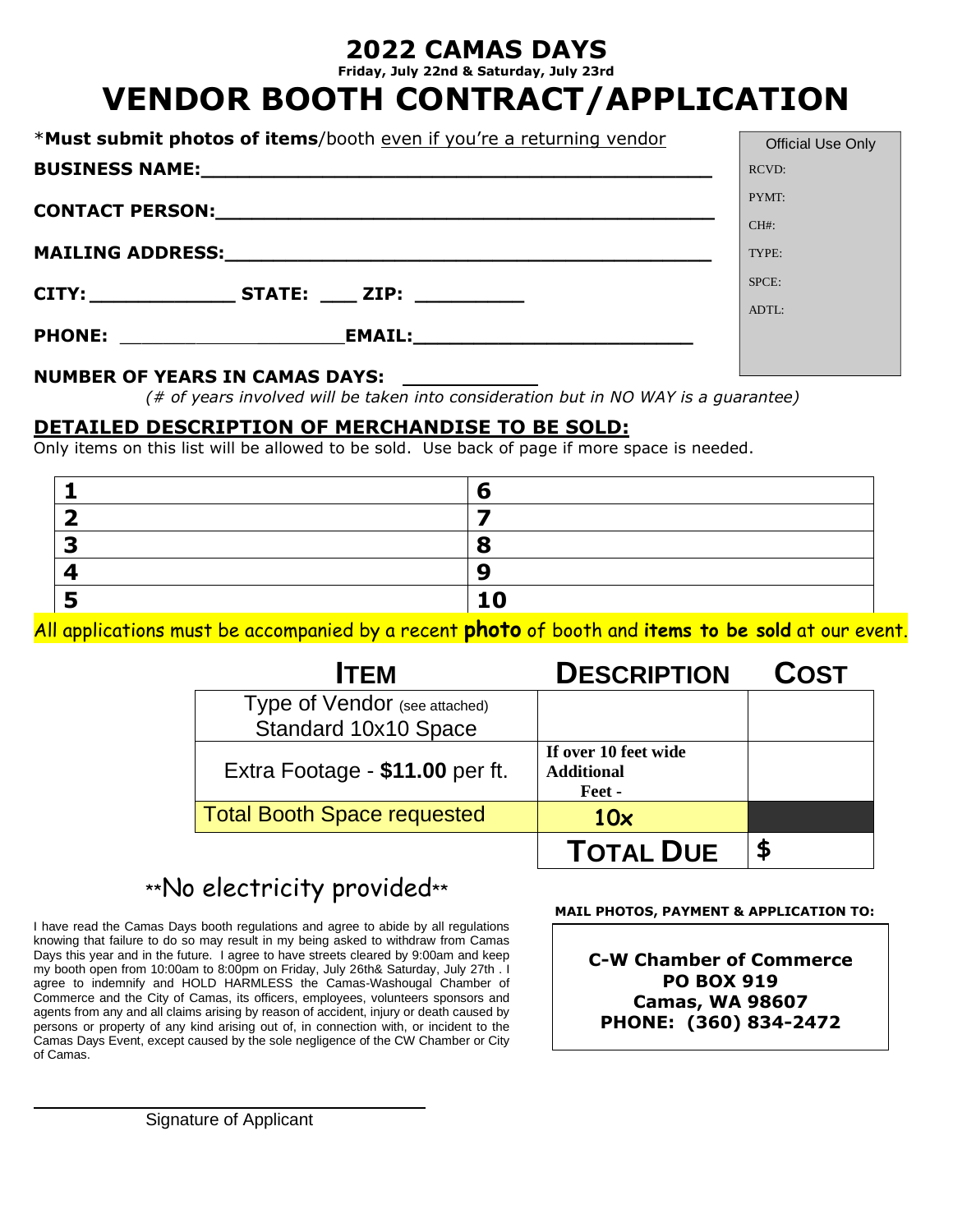## **2022 CAMAS DAYS "Experience the Magic of Camas"**

This gives you the space on the street, you are responsible for tables, canopies, etc. Each vendor will be assigned a number showing location. A map will be posted at the Chamber after 5 pm on Tuesday, July 19th. **You must come and get your location off the map, please do not call the Chamber for locations.** 

# **CATEGORY: DESCRIPTION:**

| \$100 HANDMADE CRAFTS                                | *Art, Crafts, Yard, Garden, Nursery & Produce<br>*All products in this category must be competely handmade |
|------------------------------------------------------|------------------------------------------------------------------------------------------------------------|
| \$125 BUSINESS CRAFT                                 | *DBA<br>*Resale/Wholesale Products that are ordered on line                                                |
| \$90<br>NON PROFIT<br>$(10x15$ Max)<br>INFORMATIONAL | *Non Profit/Fundraising Groups                                                                             |
|                                                      | *Since this event focuses on crafts and merchandise booths, the number of Information                      |

**booths admitted will be limited to local non profits.**

| \$250 COMMERCAL SERVICE | *Commercial Service/Informational                   |
|-------------------------|-----------------------------------------------------|
| Standard 10x10 Only     | *Since this event focuses on crafts and merchandise |
|                         | booths, the number of Commercial Service booths     |
|                         | admitted is limited.                                |
|                         | *10 ft X 10 ft is standard SPACE size               |

 **\*These costs are for the two day event** 

**Please do not pound anything into the city streets or remove rubberparking guards in the street.**

**There will be security personnel on duty Friday night.**